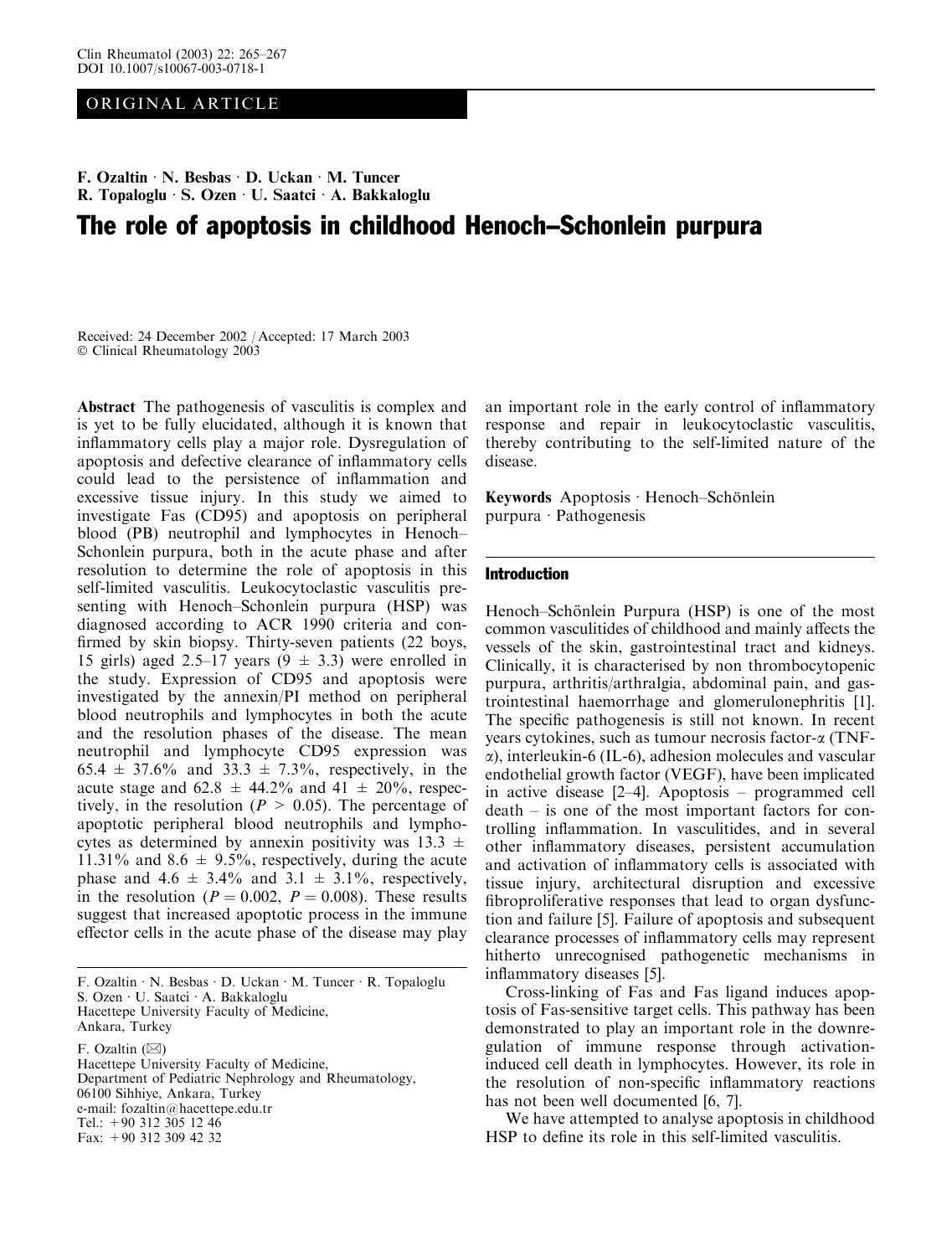# Patients and methods

Thirty-seven patients (22 boys, 15 girls) aged 2.5–17 years  $(9 \pm 3.3)$  with a clinical diagnosis of HSP were enrolled in the study at Hacettepe University, Ihsan Doğramacı Children's Hospital, Paediatric Nephrology and Rheumatology Unit. The study was approved by ethical committee. The diagnosis of HSP was made according to ACR 1990 criteria [1] and was confirmed as leukocytoclastic vasculitis in the skin biopsy of all patients. Erythrocyte sedimentation rate (ESR), C-reactive protein (CRP) and white blood cell (WBC) count were analysed both during the acute phase of the disease and after the resolution. Serum immunoglobulins and complement (C) 3 and 4 levels, which were studied by nephelometry, were also measured in the acute phase. Urinalysis was performed in all, and in those with renal involvement, renal function tests, measurement of quantitative urine protein, and creatinine clearance were determined. Five patients with renal involvement underwent renal biopsy because of either ongoing proteinuria on follow-up or rapidly progressive glomerulonephritis in the acute stage. Annexin staining was performed (described below) to study apoptosis. Fas expression was also investigated on peripheral blood neutrophils, and lymphocytes by flow cytometry.

### Flow cytometry

Samples were analysed by flow cytometry for annexin V apoptosis assay and Fas cell surface expression. The annexin V binding apoptosis kit and phycoerythrin (PE)-labelled anti-CD95 monoclonal antibody and  $IgG_1$  isotype control were purchased from Immunotech (Coulter). The analyses were performed using a Coulter Epics Elite flow cytometer.

Studies were performed at room temperature. Freshly obtained whole blood samples anticoagulated by EDTA were treated with ammonium chloride for 10 min, for red blood cell lysis. An additional treatment for a further 5 min was employed when necessary. Samples were then washed twice and subjected to monoclonal antibody incubation for 15 min. Fluorescence analysis was performed immediately after staining.

Apoptosis assay was performed according to manufacturer recommendations. Briefly, cells were washed after RBC lysis and suspended in binding buffer and incubated with 10  $\mu$ l of annexin V for 10 min and 10  $\mu$  of propidium iodide (PI) for 5 min. Following two washes in PBS cells were suspended in binding buffer and analysed immediately by Coulter Epics Elite flow cytometer using standartd protocols and following instrument, alignment, optimisation and compensation procedures.

#### Analysis of data

All analyses were performed on peripheral blood neutrophils and lymphocytes that were gated according to forward scatter (FS) versus side scatter (SCC) properties.

The percentage of apoptotic cells, as determined by annexin positivity, was quantified. PI-positive cells were excluded regardless of their annexin staining pattern, as PI positivity indicates loss of membrane integrity and includes necrotic as well as late apoptotic cells.

#### Statistical analysis

Data were analysed using SPSS and results are given as median (minimum–maximum). Wilcoxon's test was used for comparing acute- and resolution-phase samples and the Mann–Whitney U test was used for comparing two independent samples.  $P$  values  $\leq 0.05$ were considered significant.

# Results

There were 22 boys and 15 girls with a mean age of 9 and an age range of 2.5–17 years. All patients presented characteristic palpable purpuric lesions of HSP. Twentyfive (67.6%) and nine (24.3%) had arthritis/arthralgia and gastrointestinal involvement, respectively. Twelve (32.4%) had renal involvement (haematuria and/or proteinuria). Renal biopsy was performed in five patients for proteinuria in the nephrotic range, and a diagnosis of mesangioproliferative glomerulonephritis with mesangial IgA deposition was made. One of them exhibited rapidly progressive glomerulonephritis. ESR and CRP values were high in 78% and 67% of patients, respectively, during the acute phase and returned to normal during the resolution phase (Table 1). The C3 and C4 levels were all in the normal range. Serum IgA level was increased in 64% of the patients in the acute stage. Percentage of expression of CD95 on peripheral neutrophils and lymphocytes was 78.97% and 32.51%, respectively, in the acute phase and 85.0% and 29.95%, respectively, in the resolution phase. There was no significant difference in Fas expression on neutrophils and lymphocytes between active and resolution phases (Table 2). On the other hand, neutrophil and lymphocyte apoptosis was 9.2%  $(1.6–45.8)$  and  $5.5\%$   $(0.4–34.8)$ , respectively, during the acute phase and  $4.5\%$  (0.4–12.2) and 1.8% (0.1–11.4), respectively, in the resolution ( $P = 0.002$ ,  $P = 0.008$ ) (Fig. 1). There was no relationship between apoptosis and/or expression of CD95 and organ involvement.

## **Discussion**

Henoch–Schönlein purpura (HSP) is the most common vasculitis of childhood, but its pathogenesis is still not

Table 1 Serum ESR, CRP and WBC levels in all HSP patients during the acute and resolution phases

|                                                      | Acute<br>Median<br>$(min-max)$                         | Resolution<br>Median<br>$(min-max)$                | $P*$                                         |
|------------------------------------------------------|--------------------------------------------------------|----------------------------------------------------|----------------------------------------------|
| $ESR$ (mm/h)<br>CRP (mg/dl)<br>WBC $(\times 10^9/l)$ | 45 $(4-104)$<br>$1.45(0.10-13.60)$<br>$10.5(4.5-27.8)$ | $22(8-55)$<br>$0.20(0.01-1.37)$<br>$7.2(4.8-15.3)$ | ${}_{0.001}$<br>${}_{0.001}$<br>${}_{0.001}$ |

 $*$ Values  $< 0.05$  are significant

Table 2 Percentage of Fas (CD95) expression on peripheral blood neutrophils and lymphocytes during the acute and resolution phases

| Fas $(CD95)$ | Acute phase<br>Median<br>$(min-max)$ % | Resolution<br>phase Median<br>$(min-max)\%$ | P*   |
|--------------|----------------------------------------|---------------------------------------------|------|
| Neutrophil   | 78.97 (0.38–99.88)                     | 85.00 (0.22–99.00)                          | 0.79 |
| Lymphocyte   | 32.51 (18.67-50.25)                    | $29.95(5.40 - 85.00)$                       | 0.35 |

\*Values <0.05 are significant